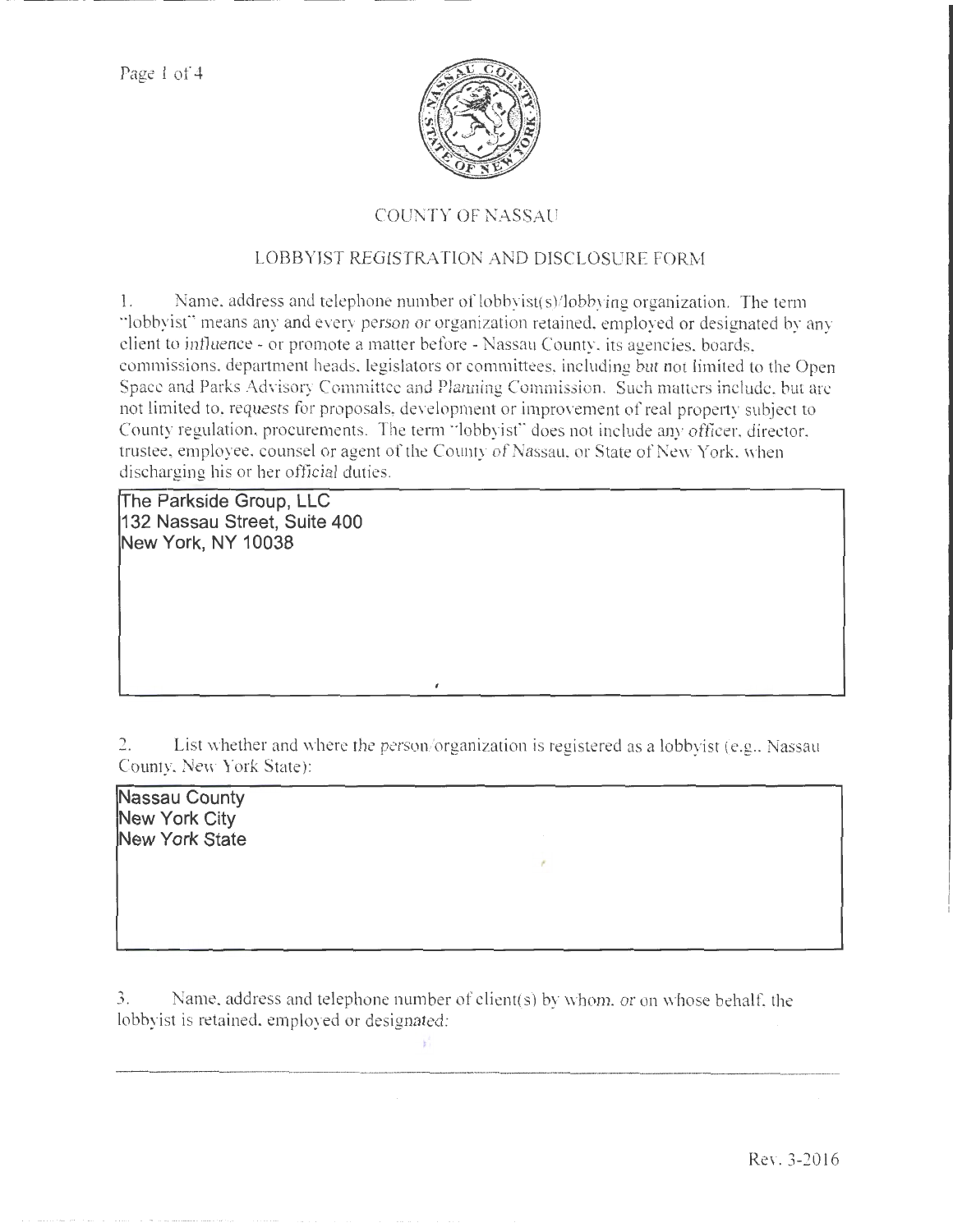Page 2 of 4

IPT, LLC 205 West Main Street Somerville, NJ 08876 908-595-6900

4. Describe lobbying activity conducted. or to be conducted, in Nassau County. and identify client(s) for each activity listed. See page 4 for a complete description of lobbying activities.

Automated Collection Technology Procurement

5. The name of persons, organizations or goverrunental entities before whom the lobbyist expects to lobby:

County Executive's Office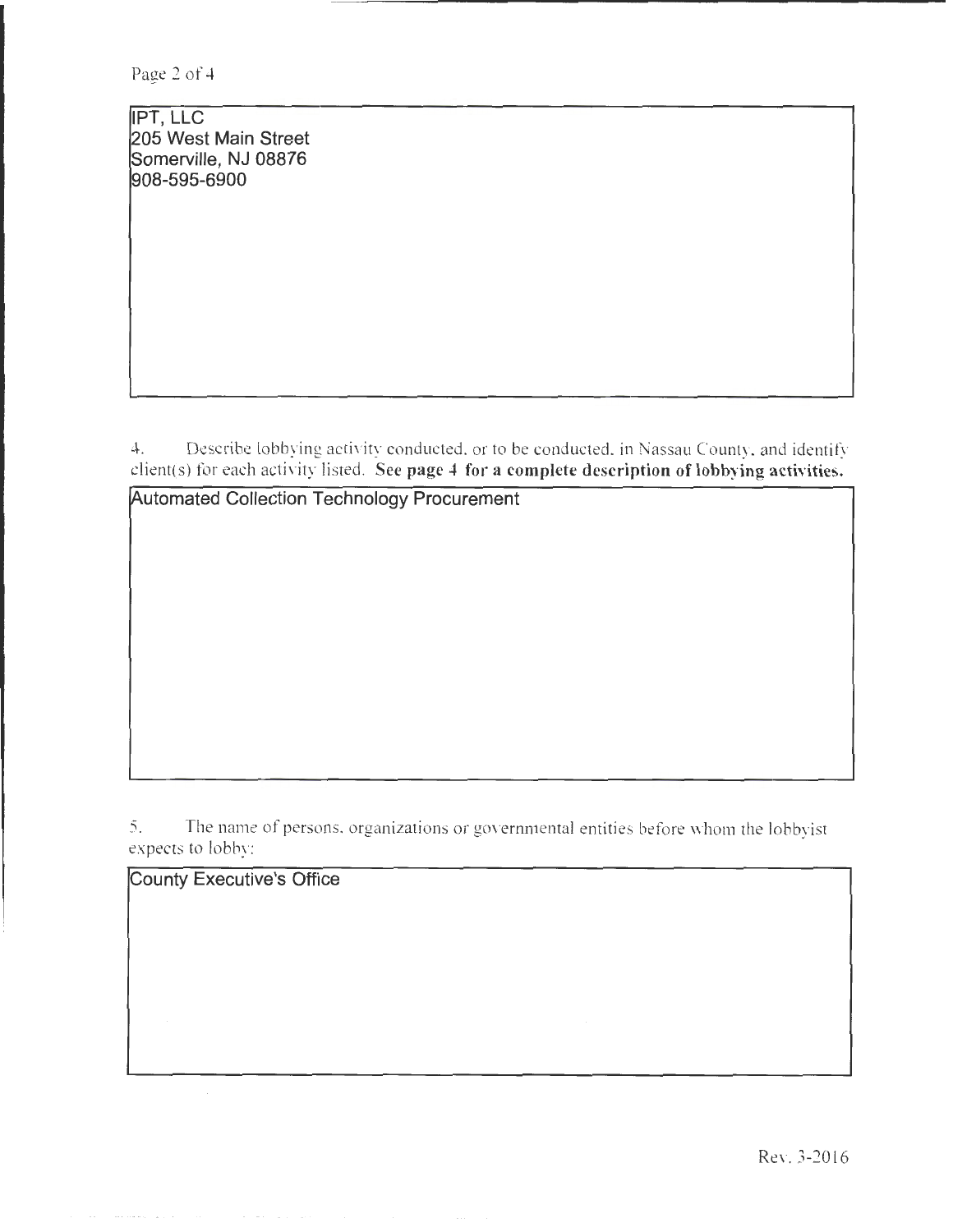6. If such lobby ist is retained or employed pursuant to a written agreement of retainer or employment, you must attach a copy of such document; and if agreement of retainer or employment is oral, attach a written statement of the substance thereof. If the written agreement of retainer or employment does not contain a signed authorization from the client by whom you have been authorized to lobby, separately attach such a written authorization from the client.

7. Within the previous year, has the lobbyist/lobbying organization or any of its corporate officers provided campaign contributions pursuant to the New York State Election Law to the campaign committees of any of the following Nassau County elected officials or to the campaign committees of any candidates for any of the following Nassau County elected offices: the County Executive, the County Clerk, the Comptroller, the District Attorney, or any County Legislator? If yes, to what campaign committee? If none. you must so state:

| No |  |  |  |
|----|--|--|--|
|    |  |  |  |
|    |  |  |  |
|    |  |  |  |
|    |  |  |  |
|    |  |  |  |
|    |  |  |  |

I tmderstand that copies of this form will be sent to the Nassau County Department of Information Technology ("IT") to be posted on the County's website.

I also understand that upon termination of retainer, employment or designation I must give written notice to the County Attorney within thirty (30) days of termination.

VERIFICATION: The undersigned affirms and so swears that he/she has read and understood the foregoing statements and they are. to his/her knowledge. true and accurate.

The undersigned further certifies and affinns that the contribution(s) to the campaign conunittees listed above were made freely and without duress. threat or any promise of a governmental benefit or in exchange for any benefit or remuneration.

| 1/8/2019<br>Dated:<br>RAS LA CONSTRUITO DE VIDA CONSTRUITO DE CONSTRUITO DE MANAGEMENTO DE CONSTRUITO DE CONSTRUITO DE CONSTRUITO DE | Signed:     |               |
|--------------------------------------------------------------------------------------------------------------------------------------|-------------|---------------|
|                                                                                                                                      | Print Name: | Evan Stavisky |
|                                                                                                                                      | Title:      | Partner       |